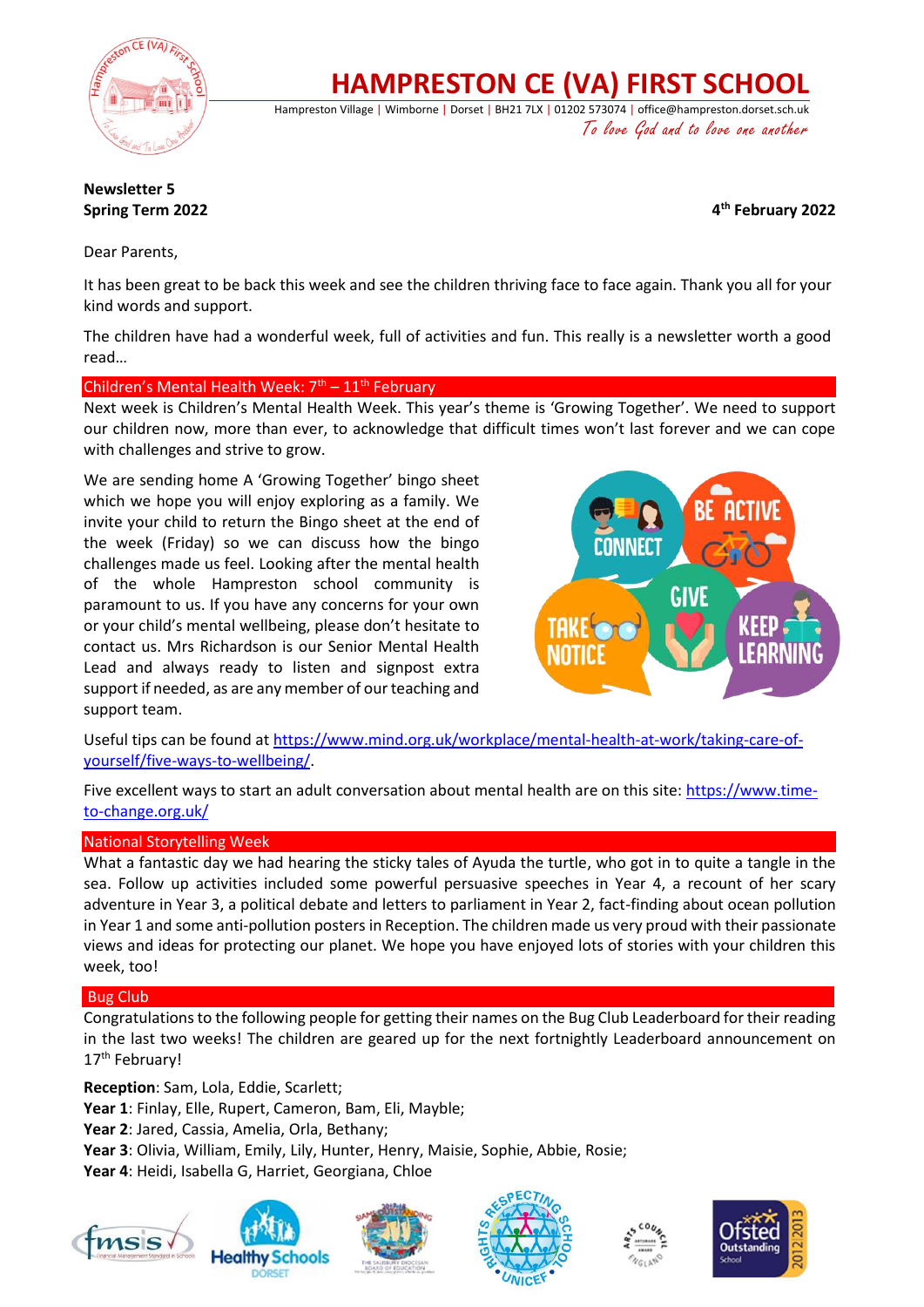# DA **Transforming Communities, Improving Lives**

Voting has closed and I am thrilled to announce that Hampreston won! Thank you to everyone who faithfully voted throughout January and helped to make this bid a success. The money will go towards the new school library project and help to take this project a little further along. Thank you to the PTA for setting this up, too.

#### Big Me Day

What a fantastic workforce we had at school today as children and adults all embraced the spirit of Big Me Day. We had astronauts and ice cream vendors, pole vaulters and a team of surgeons among countless other jobs and careers. While we were delighted at the ambition and enthusiasm each child showed for reaching their goal, we also took time to think and pray for children around the world who also need support to achieve their dreams. Thank you to all our fantastic parents for assembling some great costumes!



#### Midday Movers update:



The children smashed our target last week! So much so that we were able to run all the way to London in only 2 lunchtimes!!

Our new target is to run around the UK and I will keep you all updated as we go. Keep running Hampreston!

#### Safer Internet Day

Next Tuesday is the annual Safer Internet Day, another opportunity for us to work with the children on the challenges that surround us all about how to stay safe online. This year, the theme is 'All fun and games? Exploring respect and relationships online'.

Safer Internet Day is celebrated globally in February each year to promote the safe and positive use of digital technology for children and young people, and to inspire a national conversation about using technology responsibly, respectfully, critically, and creatively.

During the week, the children will have opportunities to work together with their teachers, discussing how they can make the best of the internet and also keep themselves safe online – all delivered in ways suitable for each age group.

In the run up to this week, there are a host of resources to support you as parents online; many of these can be found linked on the school website ([here…](https://www.hamprestonfirstschool.com/online-safety)). It is a perfect time to take a look yourselves as they all offer great advice and guidance for parents on a whole manner of internet-related topics, from gaming, devices and social media to setting up parental controls on your broadband.

Why not check ou[t https://www.internetmatters.org](https://www.internetmatters.org/) for guides and practical support for families?

Have a wonderful weekend.

Yours sincerely,

hi Will

**Mr. T. Williams Headteacher**

To Love God and to Love one another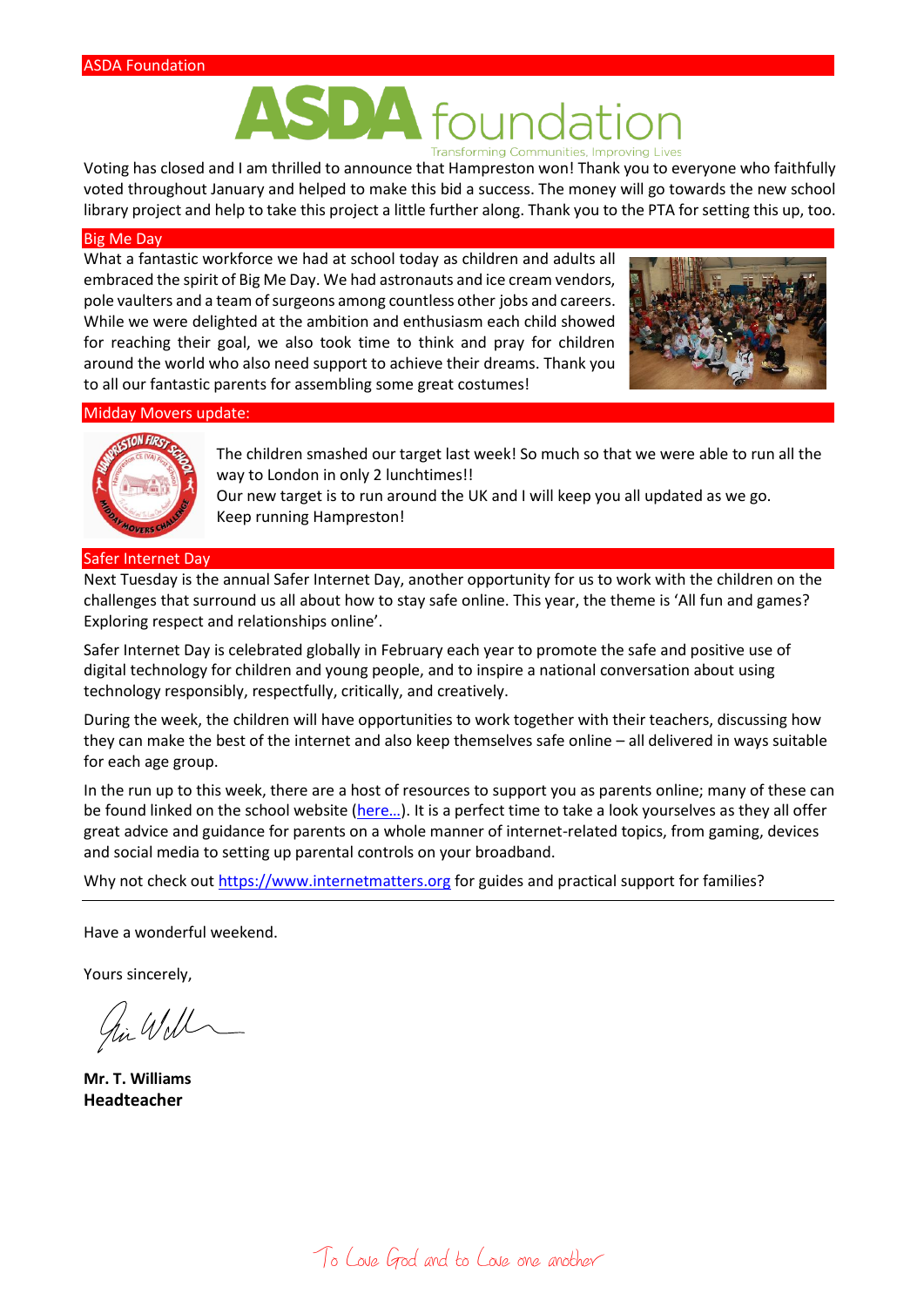## **This Week:**

To help support you at home and to spark conversations about learning, here is what the children have been covering this week.

|                     | <b>English</b>                                                                                                                                                                                                                                                                                                                                                                                                                   | <b>Mathematics</b>                                                                                                                                                                                                                                                                                            |
|---------------------|----------------------------------------------------------------------------------------------------------------------------------------------------------------------------------------------------------------------------------------------------------------------------------------------------------------------------------------------------------------------------------------------------------------------------------|---------------------------------------------------------------------------------------------------------------------------------------------------------------------------------------------------------------------------------------------------------------------------------------------------------------|
| Reception           | In English this week, we learnt the story 'Dinosaurs love<br>underpants' which we really enjoyed and found funny. We<br>also learnt the Chinese Zodiac story which explains the<br>animal years. We learnt all about Chinese New Year and<br>especially that red means good luck. In phonics we learnt<br>air and er as well as the double letter sounds bb, mm, tt,<br>rr, gg, pp, ff, tt in words such as letter or carrot.    | In maths, we learnt to add two numbers to 10 using<br>practical objects and then the part, part whole model.<br>We have been taking part in several story telling activities<br>as well.                                                                                                                      |
| Year <sub>1</sub>   | In English this week, the children continued with their<br>stories, inspired by the plot of The Gigantic Turnip. The<br>children have been extremely creative and they have loved<br>sharing their stories by reading them aloud. We also<br>enjoyed having storyteller, Bemma, share her book,<br>'Ayuda's Messy Rescue'. The story led us to research ocean<br>pollution and then create banners for a classroom<br>'protest'. | In maths this week, we began with some addition and<br>number bonds reinforcement. We discussed different<br>methods for addition and then resumed with 'adding by<br>making 10' from last week. This has continued to be a<br>tricky topic!                                                                  |
| $\mathbf 2$<br>Year | This week in English the children were inspired by the<br>reading of Ayuda's Messy Rescue. They wrote a book<br>review, describing what they enjoyed about the book and<br>as a class we have been discussing the impact of pollution<br>on the oceans. The children were so motivated that we<br>have written a letter to the Prime Minister about the<br>problem and given some suggestions on how he can help.                | In Maths this week we have continued our unit on<br>multiplication and division. We have been looking at how<br>to use array's and how they can help us write repeated<br>addition number sentences, as well as multiplication<br>sentences. We have also started working on our 2, 5 and<br>10 times tables. |
| S<br>Year           | In year 3 this week we have written a great story based on<br>the book Ayuda's Messy Rescue, by Bemma Akyeampong.<br>She read the story to the class and we adapted it to be<br>written from the central turtle character's point of view.<br>The story has a great anti-pollution message and the<br>children loved retelling it.                                                                                               | In maths we have continued to learn division of 2-digit<br>numbers by a 1-digit number. This is challenging but the<br>children are becoming more confident with various<br>methods of doing it. The work continues                                                                                           |
| Year 4              | This week the children have been collating all of their<br>knowledge of poetic features into one amazing list poem.<br>They thought all about their ideal dream holiday (when we<br>don't have to test 12 times to get there and back) and<br>wrote fabulous list poems about this.                                                                                                                                              | In maths the children have been looking at the relationship<br>between tenths and hundredths, which can sometimes be<br>a little tricky. They then went on to look at other fractions<br>and were able to find equivalent fractions by multiplying<br>the denominator and the numerator by the same number.   |

To Love God and to Love one another